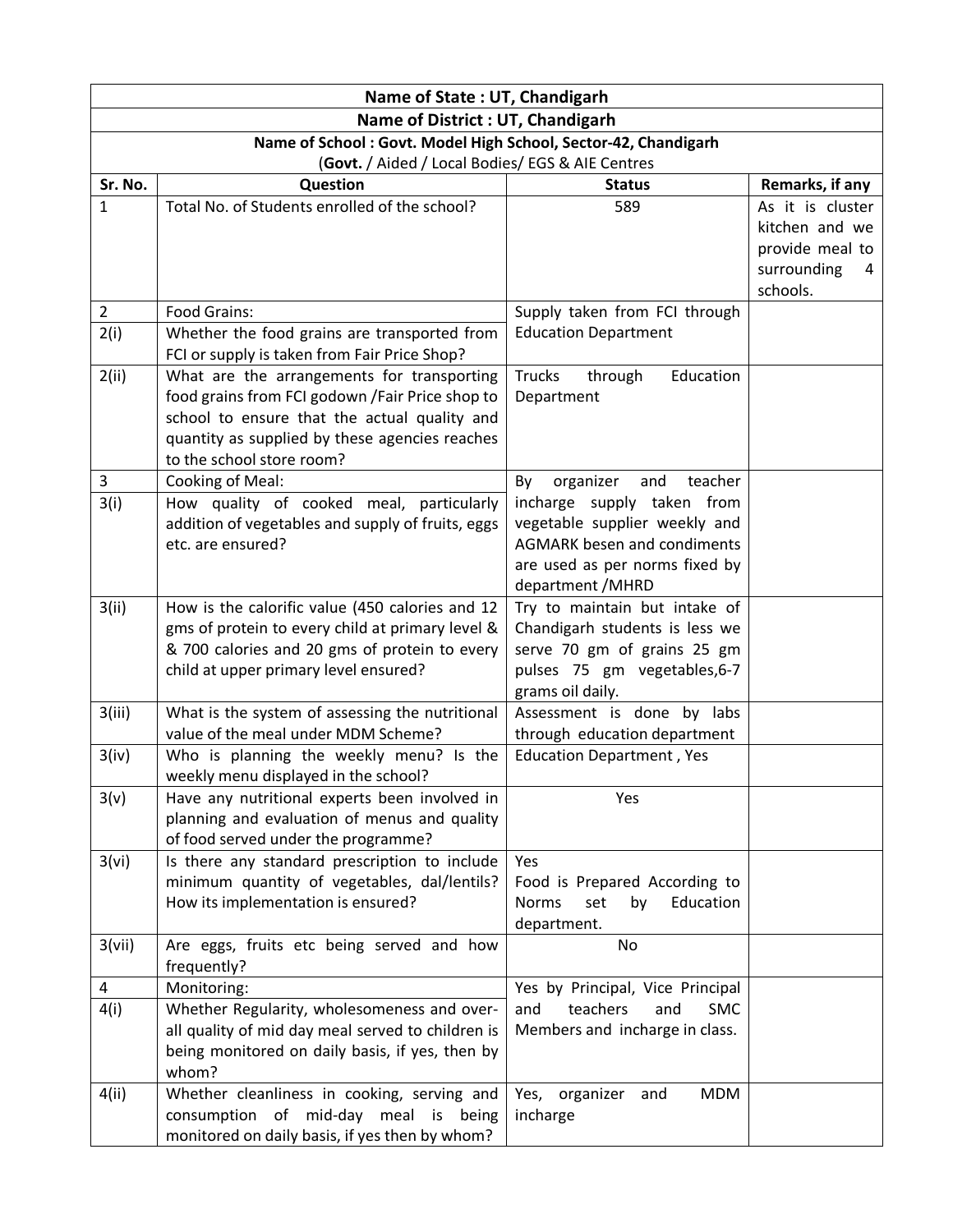| 4(iii)  | Whether timely procurement of Ingredients,        | Yes                               |  |
|---------|---------------------------------------------------|-----------------------------------|--|
|         | fuel etc of good quality is monitored on weekly   |                                   |  |
|         | basis?                                            |                                   |  |
| 4(iv)   | Whether quantity of raw food material (each       | Yes                               |  |
|         | item) taken out for cooking is recorded in        |                                   |  |
|         |                                                   |                                   |  |
|         | register on daily basis under signature of a      |                                   |  |
|         | designated monitoring person?                     |                                   |  |
| 4(v)    | Whether raw material is inspected daily before    | Yes                               |  |
|         | being put to use for cooking? Whether any         |                                   |  |
|         | register entry is maintained on daily basis       |                                   |  |
|         | under signature of a designated monitoring        |                                   |  |
|         |                                                   |                                   |  |
|         | person?                                           |                                   |  |
| 5       | Infrastructure: Kitchen-cum-store / Storage       | Yes 40*55ft 2200sq. ft            |  |
|         | Bins / Utensils / water / Fuel                    | 204.6 sq.m.                       |  |
| 5(i)    | Whether school / Centre has pucca kitchen-        |                                   |  |
|         | cum-store as per specification of para 4.2 r/w    |                                   |  |
|         | Ann.9? If yes then give size and other details of |                                   |  |
|         |                                                   |                                   |  |
|         | kitchen and store, both separately.               |                                   |  |
| 5(ii)   | Whether cooked food is procured from a            | No                                |  |
|         | centralized kitchen? If yes, then give the        |                                   |  |
|         | distance of the centralized kitchen from the      |                                   |  |
|         | school. How much time it takes for the cooked     |                                   |  |
|         | food to reach the school and whether it comes     |                                   |  |
|         | hot, in good and eatable condition?               |                                   |  |
|         |                                                   |                                   |  |
| 5(iii)  | What measures, if any, are being adopted to       |                                   |  |
|         | test and ensure quality and quantity of food in   |                                   |  |
|         | case food is procured from a centralized          |                                   |  |
|         | kitchen?                                          |                                   |  |
| 5(iv)   | Whether school / Centre has Storage Bins? If      | Yes, we have 4 steel -drums of    |  |
|         | yes, give number, size and nature of Bins.        | 50 kg and 4 steel drums of 25 kg  |  |
| 5(v)    | Whether the school / Centre has Cooking           | Yes, we have 2 patilas of 34 kg 4 |  |
|         | Utensils? If yes, give their number and size.     | patilas of 25 kg and 5 patilas of |  |
|         |                                                   | 18 kg 2 pressure cookers of 60    |  |
|         |                                                   |                                   |  |
|         |                                                   | liters 1 big iron karahdi and 1   |  |
|         |                                                   | small iron karahdi 3 pressure     |  |
|         |                                                   | cookers of 22 liters.             |  |
| 5(vi)   | Whether the school / Centre has Utensils for      | Yes, children bring their own     |  |
|         | children to have food (plate, glass, bowl, spoon, | Tiffins, plates and spoons are    |  |
|         | one each per child)                               | provided if they failed to bring. |  |
| 5(vii)  | Whether the school Centre has functional hand     | Yes 18 taps                       |  |
|         |                                                   |                                   |  |
|         | wash facility / counters with soap? If yes, give  |                                   |  |
|         | their number                                      |                                   |  |
| 5(viii) | Whether the school / centre has proper            | Yes                               |  |
|         | arrangement for pure drinking water?              |                                   |  |
| 5(ix)   | Whether the<br>school/centre<br>has<br>proper     | Yes                               |  |
|         | arrangement for clean water for washing           |                                   |  |
|         | vegetables, pulses, grains and cleaning used      |                                   |  |
|         | utensils?                                         |                                   |  |
|         |                                                   |                                   |  |
| 5(x)    | Whether the school / centre has a suitable and    | Food is distributed in the class  |  |
|         | child friendly eating place, say a dining room or | room only.                        |  |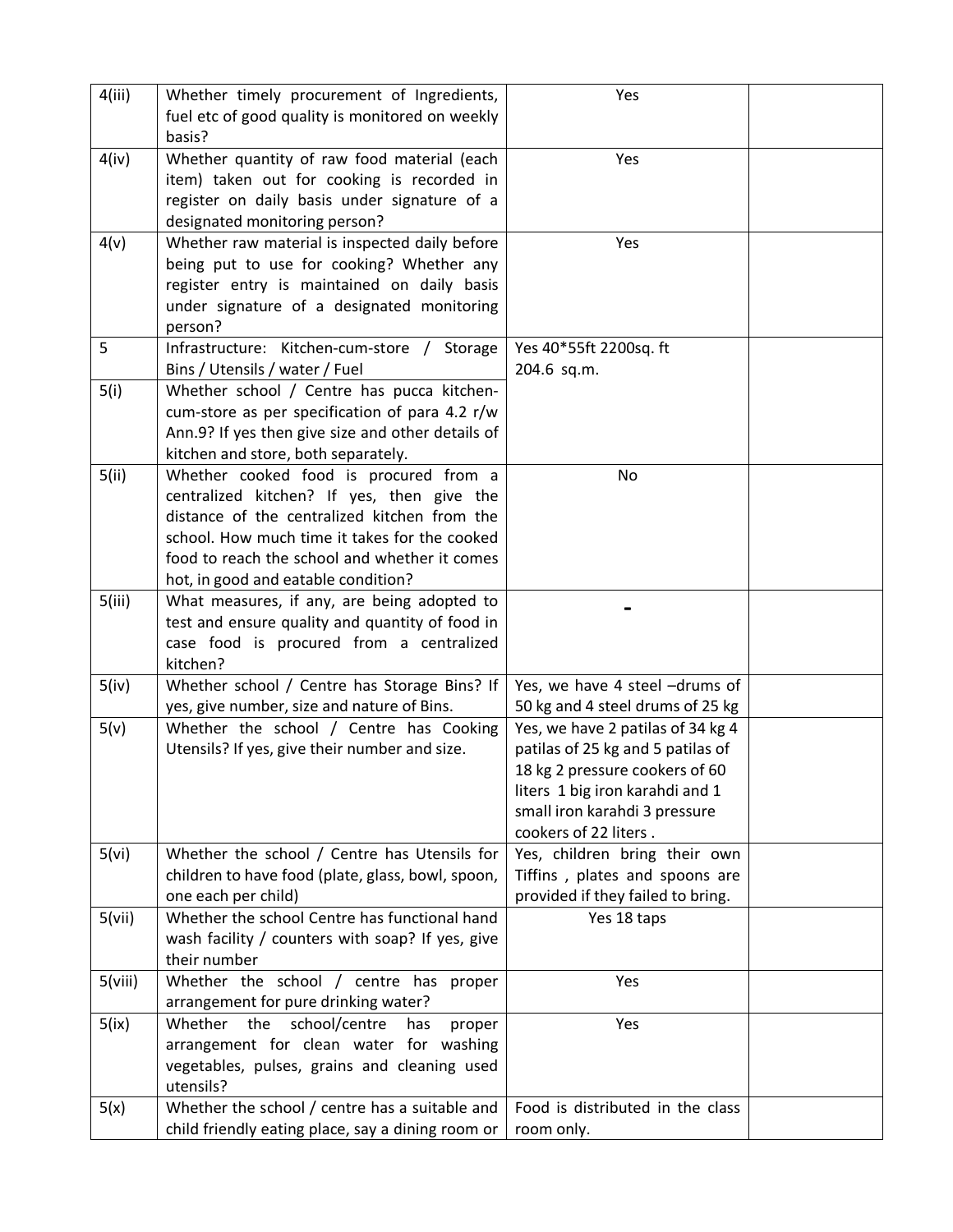|                | veranda? If yes, give its size and other details              | No                                           |  |
|----------------|---------------------------------------------------------------|----------------------------------------------|--|
|                | for arrangements for light and air.                           |                                              |  |
| 5(xi)          | Nature of fuel being used (gas bases, smokeless               | Gas base(LPG)                                |  |
|                | chullhas, traditional method of firewood,                     |                                              |  |
|                | kerosene, etc)                                                |                                              |  |
| 5(xii)         | Reason for not using gas bases cooking and                    |                                              |  |
|                | proposal to convert.                                          |                                              |  |
| 6              | Infrastructure: Capacity Building:                            | Through training programs at                 |  |
| 6(i)           | Details of Plan to train Teachers and organizers              | CIHM-42, Meeting<br>by Edu.                  |  |
|                | / cooks/ helpers?                                             | Department<br>Through<br>and                 |  |
|                |                                                               | Cascade plan                                 |  |
| 6(iii)         | Are VECs (Village Education Committees),                      | Yes(SMC)s                                    |  |
|                | SMCs(Steering and Monitoring Committee),                      |                                              |  |
|                | MTAs (Mothers-Teachers Association), etc                      |                                              |  |
|                | oriented for effective implementation through                 |                                              |  |
|                | their close supervision?                                      |                                              |  |
| $\overline{7}$ | <b>Role of Teachers</b>                                       |                                              |  |
| 7(i)           | Details of orienting Teachers regarding their                 | <b>Orienting Teachers regarding</b>          |  |
|                | role in the Scheme?                                           | their role in the Scheme                     |  |
|                |                                                               | department gives guidelines                  |  |
|                |                                                               | and arrange meetings time to                 |  |
|                |                                                               | time.                                        |  |
| 7(ii)          | Has a training module been developed in 20                    | <b>SMC</b><br><b>Members</b><br>have<br>been |  |
|                | days in-service training for teachers under SSA               | trained in November-December                 |  |
|                | (Sarva Siksha Abhiyaan)? Details of Teacher                   | 2016.                                        |  |
|                | training conducted in this regard.                            |                                              |  |
| 7(iii)         | Whether teachers are using the scheme to                      |                                              |  |
|                | educate children about hygiene, discipline,                   | Yes                                          |  |
|                | social equity, conservation of water, etc                     |                                              |  |
| 8              | Cooks:                                                        | Cook,<br>Cook-cum-helpers                    |  |
| 8(i)           | Who is cooking the meal? (Please give breakup)                | engaged by the school through                |  |
|                | Cooks/helpers<br>engaged<br>by<br>(i)<br>the                  | department are cooking the                   |  |
|                | Department/village Panchayat                                  | meals.                                       |  |
|                | Self-Help Groups<br>(ii)                                      | Cook=<br>1                                   |  |
|                | (iii) NGOs                                                    | Cook cum helpers=17                          |  |
|                | (iv) Mothers Groups                                           |                                              |  |
|                | (v) Any other<br>Where NGOs are involved, it may be specified | No                                           |  |
| 8(ii)          | whether their selection is in accordance with                 |                                              |  |
|                | the guidelines of MDM Scheme.                                 |                                              |  |
| 8(iii)         | Total No. of Organizers, cooks & helpers:                     | Organizer - 1, Cook - 1, CCH-17              |  |
| 8(iv)          | Are cooks/helpers given training (atleast 15                  | Yes                                          |  |
|                | days) on cleanliness, personal hygiene, cleaning              |                                              |  |
|                | of cooking area, cleaning and washing of food                 |                                              |  |
|                | grains etc before using, and good practices of                |                                              |  |
|                | cooking, prior to employing / deploying them                  |                                              |  |
|                | on the job for preparing Mid Day Meal for                     |                                              |  |
|                | children.                                                     |                                              |  |
| 8(v)           | Remuneration being given to (i) Organisers, (ii)              | Organizer - Rs. 9000/- PM                    |  |
|                | Head Cook, (iii) Cook and (iv) Helper                         | Cook - Rs.8500/- PM                          |  |